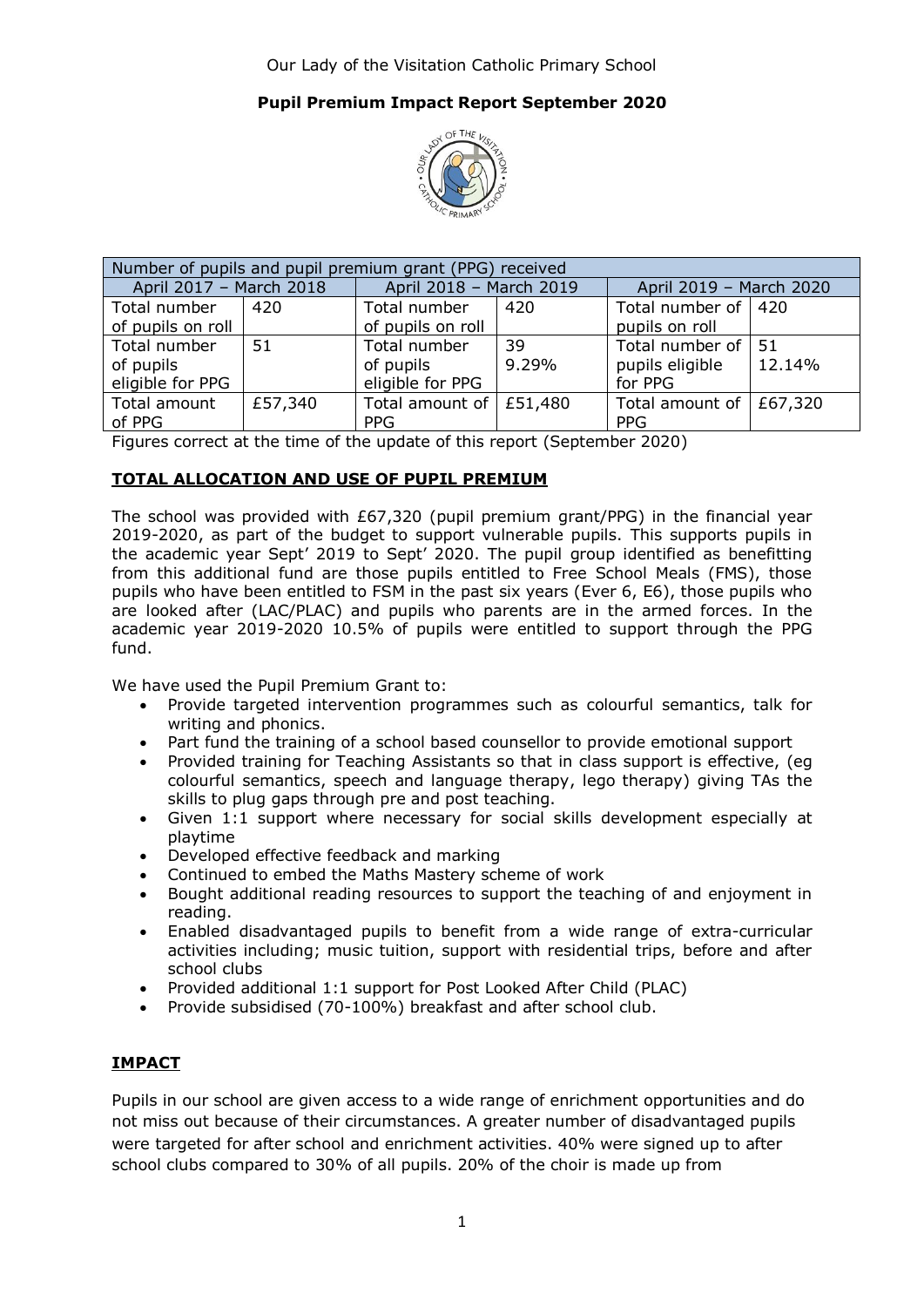disadvantaged pupils. There is an equitable representation in such things as school council and cyber mentors.

However all these interventions and enrichment activities stopped in March 2020 with the closing of schools due to lockdown. The most vulnerable pupils were encouraged to attend school during lockdown but this could only be a small number due to restrictions. Families were provided with food vouchers during lockdown and those pupils attending school were provided lunch by the school.

Data is less secure than in previous years for outcomes and progress for all pupils and there is no national or Ealing data to compare. Governors must also be aware that KS1 data is based on attainment as of March 2020 and KS2 data is based on evidence of outcomes in July 2020 when pupils had missed 12 weeks of learning in school.

#### **Performance of pupils eligible for Pupil Premium Funding**

#### **KS1 DATA – SHOWING % of disadvantaged pupil meeting and exceeding expectations compared with all pupils (data taken from March 2020)**

|                | <b>Maths</b> |       |            | Reading      |              |       | Writing    |              |              |       |            |              |
|----------------|--------------|-------|------------|--------------|--------------|-------|------------|--------------|--------------|-------|------------|--------------|
|                | Expect<br>ed | Above | <b>APS</b> | Progre<br>SS | Expect<br>ed | Above | <b>APS</b> | Progre<br>SS | Expect<br>ed | Above | <b>APS</b> | Progre<br>SS |
| Year 2 All     | 75%          | 20%   | 25.6       | $+2.1$       | 75%          | 20%   | 25.7       | $+2.1$       | 75%          | 20%   | 25.7       | $+2.1$       |
| Year 1 All     | 80%          | 22%   | 23.6       |              | 80%          | 23%   | 23.6       |              | 80%          | 23%   | 23.6       |              |
| PP yr2<br>(11) | 45%          | 9%    | 24.7       | $+4.1$       | 36%          | 9%    | 24.6       | $+4.2$       | 36%          | 9%    | 24.7       | $+4.2$       |
| PP Yr 1 (7)    | 33%          | 0%    | 20.6       |              | 33%          | $0\%$ | 20.4       |              | 33%          | 0%    | 20.5       |              |

Data shows that at KS1 fewer disadvantaged pupils have met expectations compared with all pupils in that year group. However when comparing progress from year 1 to year 2 we can see that overall this group has made better progress.